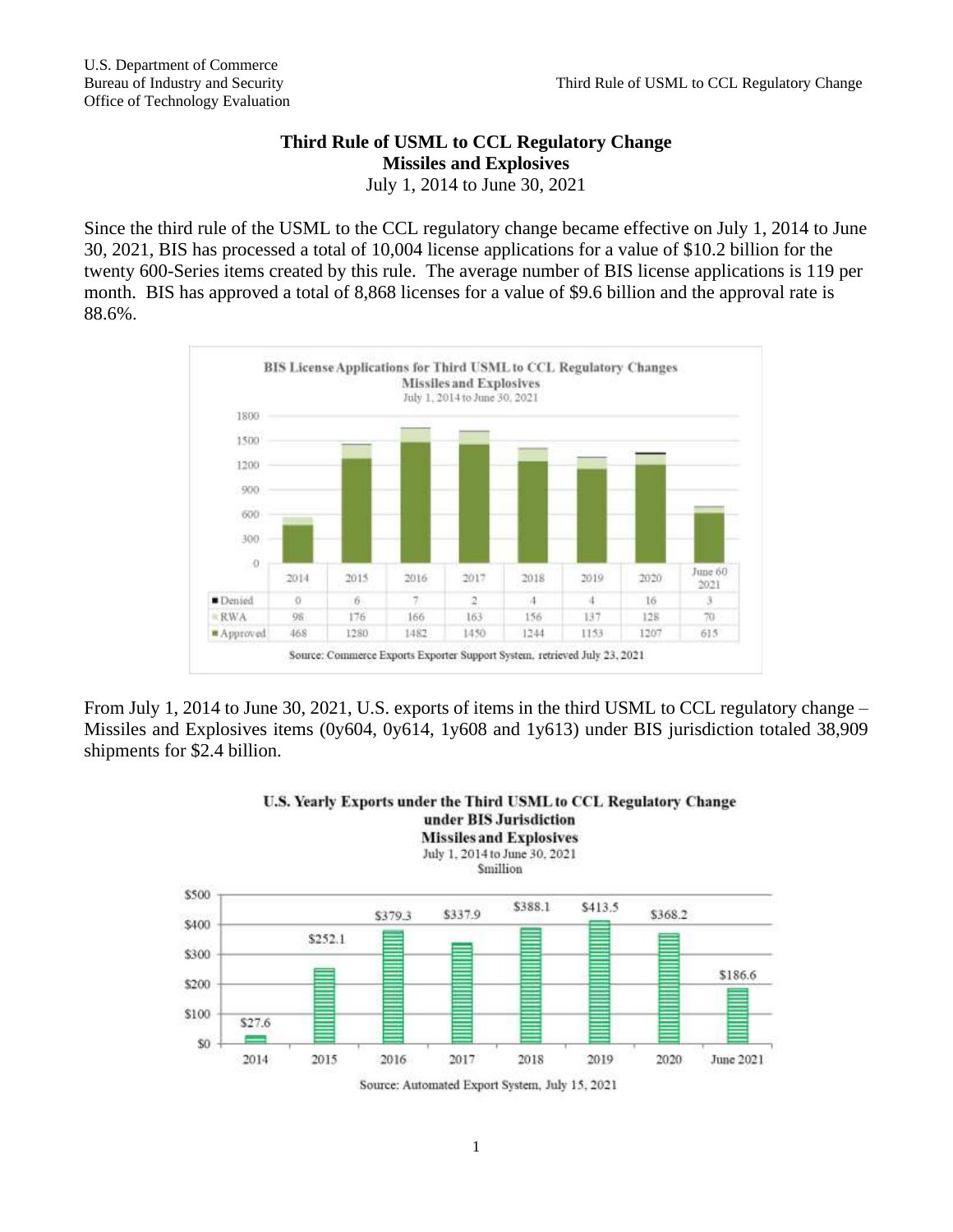| The Third USML to CCL Regulatory Change-Missiles and Explosives<br>Top 15 Destinations of U.S. Exports under BIS Jurisdiction by Value |                       |                |                 |                  |
|----------------------------------------------------------------------------------------------------------------------------------------|-----------------------|----------------|-----------------|------------------|
| July 1, 2014 to June 30, 2021                                                                                                          |                       |                |                 |                  |
|                                                                                                                                        |                       | % of Total     | Value           |                  |
| Country                                                                                                                                | <b>Shipment Count</b> | Shipment Count | <b>Smillion</b> | % of Total Value |
| Japan                                                                                                                                  | 3,475                 | 8.9%           | \$411.2         | 17.5%            |
| United Kingdom                                                                                                                         | 5,915                 | 15.2%          | \$326.1         | 13.9%            |
| <b>Israel</b>                                                                                                                          | 2,087                 | 5.4%           | \$200.5         | 8.5%             |
| Mexico                                                                                                                                 | 3,876                 | 10.0%          | \$144.0         | 6.1%             |
| Germany                                                                                                                                | 3,012                 | 7.7%           | \$142.7         | 6.1%             |
| Australia                                                                                                                              | 1,313                 | 3.4%           | \$133.1         | 5.7%             |
| Turkey                                                                                                                                 | 386                   | 1.0%           | \$103.9         | 4.4%             |
| Canada                                                                                                                                 | 4,316                 | 11.1%          | \$78.5          | 3.3%             |
| United Arab Emirates                                                                                                                   | 368                   | 0.9%           | \$73.8          | 3.1%             |
| South Korea                                                                                                                            | 1,063                 | 2.7%           | \$71.8          | 3.1%             |
| Saudi Arabia                                                                                                                           | 457                   | 1.2%           | \$69.2          | 2.9%             |
| Netherlands                                                                                                                            | 799                   | 2.1%           | \$63.6          | 2.7%             |
| Italy                                                                                                                                  | 406                   | 1.0%           | \$52.2          | 2.2%             |
| Taiwan                                                                                                                                 | 360                   | 0.9%           | \$45.6          | 1.9%             |
| Philippines                                                                                                                            | 127                   | 0.3%           | \$36.1          | 1.5%             |
| <b>Top 15 Total</b>                                                                                                                    | 27,960                |                | \$1,952.4       |                  |
| Top 15 Total/                                                                                                                          |                       |                |                 |                  |
| <b>Grand Total</b>                                                                                                                     |                       | 71.9%          |                 | 83.0%            |
| <b>Grand Total</b>                                                                                                                     | 38,909                |                | \$2,353.2       |                  |
| Source: Automated Export System, July 18, 2021                                                                                         |                       |                |                 |                  |